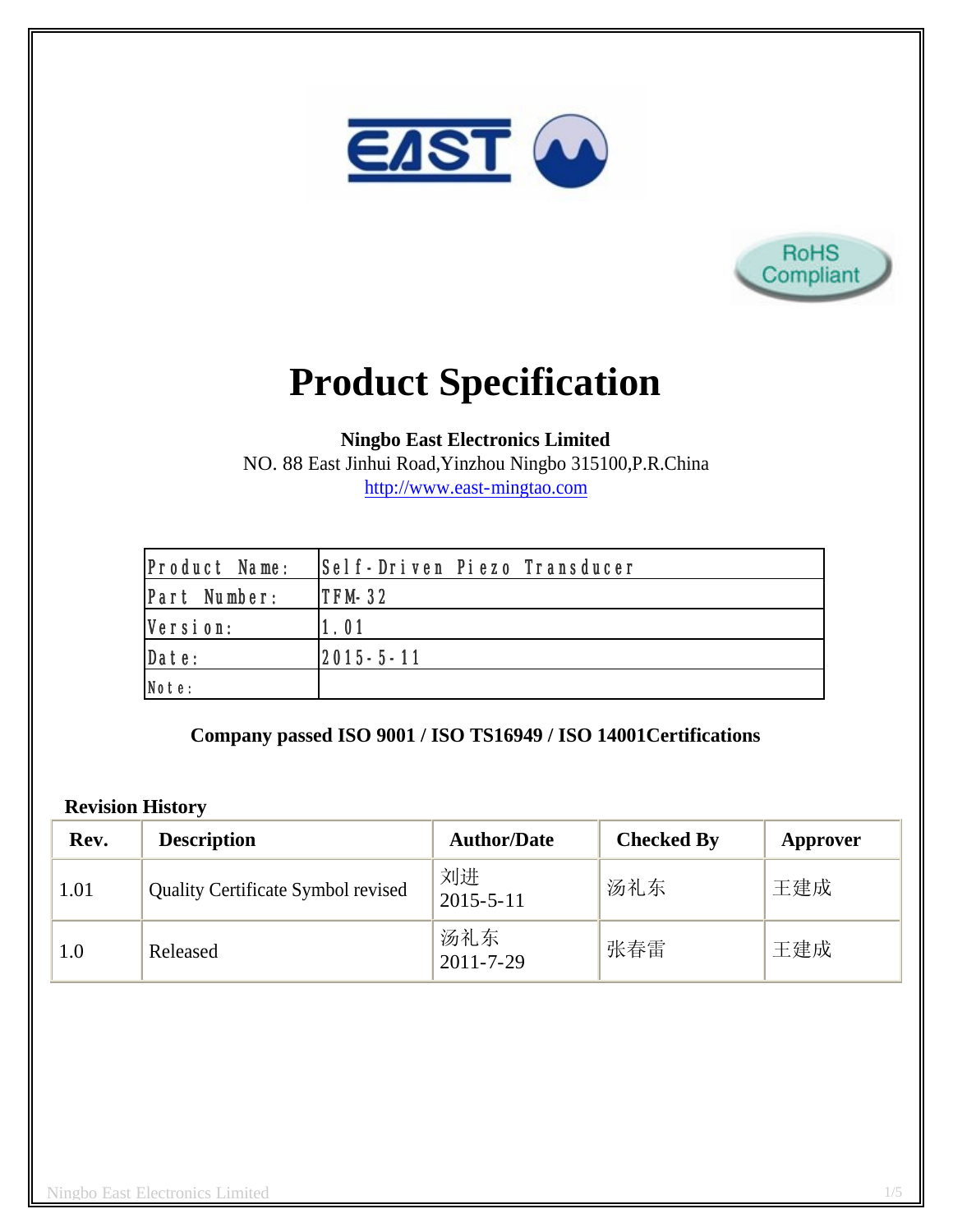#### **1. Part Number TFM-32**

### **2. Dimension Drawing (Unit: mm)**



#### **3.Specification**

| No.      | <b>Item</b>                  | Specification                |
|----------|------------------------------|------------------------------|
| $3 - 1$  | Min. Sound Pressure Level    | 90dB/10V <sub>DC</sub> /10cm |
| $3 - 2$  | Rate Voltage                 | $10V_{DC}$                   |
| $3 - 3$  | <b>Operating Voltage</b>     | $8 - 12V_{DC}$               |
| $3 - 4$  | Max. Consumption             | $15mA/10V_{DC}$              |
| $3 - 5$  | <b>Oscillating Frequency</b> | 3.5± 0.6kHz                  |
| $3 - 6$  | <b>Tone Nature</b>           | Continuous                   |
| $3 - 7$  | <b>Operating Temperature</b> | $-20 - +70$ °C               |
| $3 - 8$  | <b>Storage Temperature</b>   | $-30 - +80$ °C               |
| $3-9$    | Case Material /Color         | PC/Black                     |
| $3 - 10$ | Weight                       | 3.5g                         |
| $3 - 11$ | Pin Strength                 | More Then 10N                |

#### NOTES:

Test should be made under the conditions of room temperature ( $20\pm10^{\circ}$ C), normal humidity ( $60\pm20^{\circ}$ ) and normal atmospheric pressure. In this case, however, that the judgment is questionable, the test conditions are to be changed to room temperature 20±2℃, relative humidity 60~70% and normal atmospheric pressure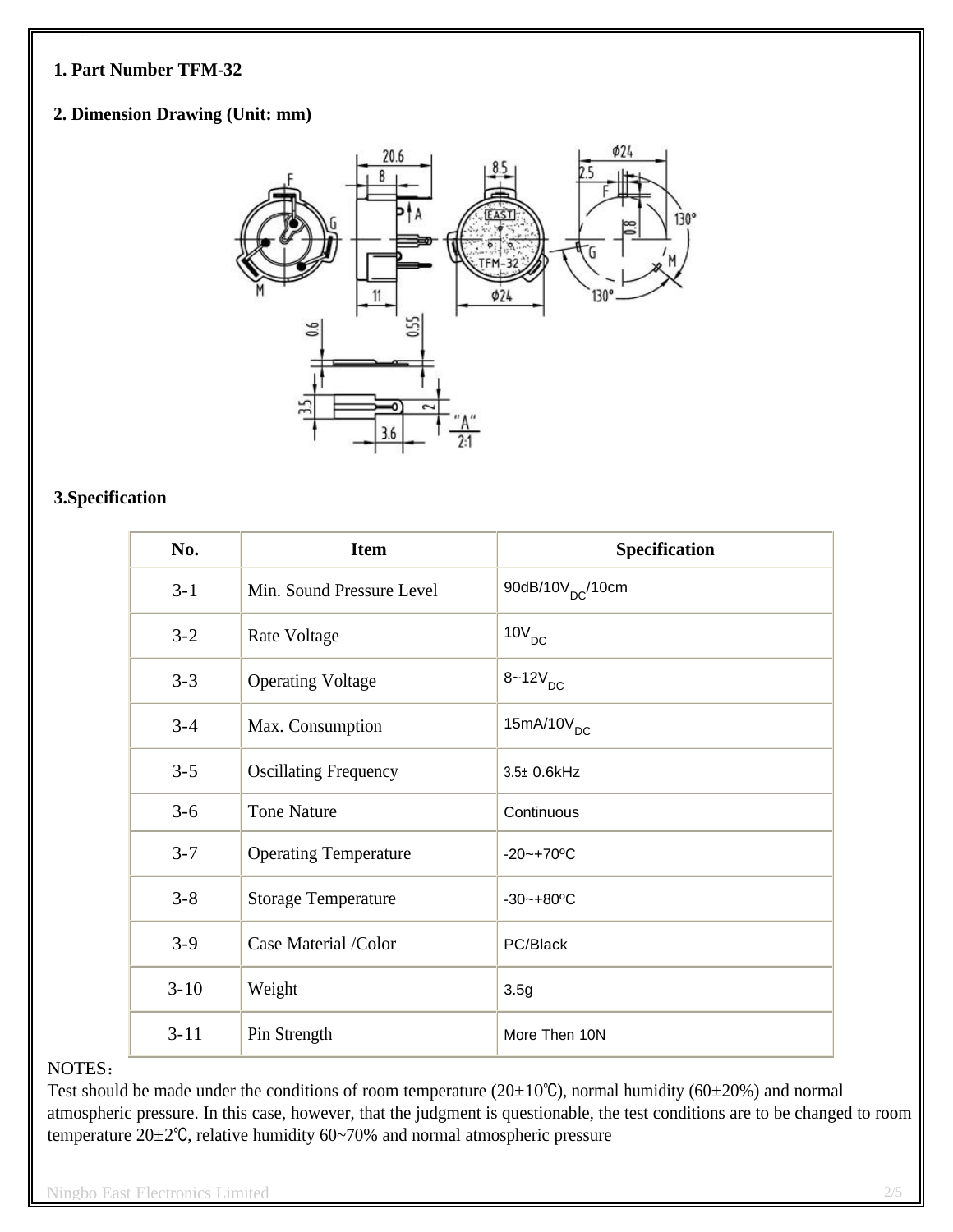

**Note:** Distance 10 cm

# **5. Reliability Test**

| No.     | <b>Item</b>                              | <b>Method of Test</b>                                                                                                     | <b>Tolerance after</b><br><b>Testing</b>                                                                                     |
|---------|------------------------------------------|---------------------------------------------------------------------------------------------------------------------------|------------------------------------------------------------------------------------------------------------------------------|
| $5 - 1$ | Operating<br>Temperature                 | $-20 - 70$ °C                                                                                                             | Sound pressure level<br>initial value $\pm 10$ dB<br>Max. consumption<br>value $\pm 20\%$<br>Capacitance value<br>$\pm 20\%$ |
| $5 - 2$ | Storage in high<br>temperature           | Storage in $+80^{\circ}$ C test box 96 hours then exposed to the room<br>temperature for 2 hours                          |                                                                                                                              |
| $5 - 3$ | Storage in low<br>temperature            | Storage in $-30^{\circ}$ C test box 96 hours then exposed to the room<br>temperature for 2 hours                          |                                                                                                                              |
| $5 - 4$ | Life test in the room<br>temperature     | Operate the product continuously 5 seconds on 5 seconds off<br>300 hours at rated voltage                                 |                                                                                                                              |
| $5 - 5$ | Temperature /<br>humidity cycle test     | Storage in $+40^{\circ}$ C, 93 $\pm$ 3%RH test box 96 hours then exposed<br>to the room temperature for 2 hours           |                                                                                                                              |
| $5 - 6$ | Temperature (high<br>and low) cycle test | Conduct the test for 5 cycles without applying power then<br>expose to the room temperature for 2 hours. (See Figure 5-6) |                                                                                                                              |
|         | <b>Ningbo East Electronics Limited</b>   |                                                                                                                           | 3/5                                                                                                                          |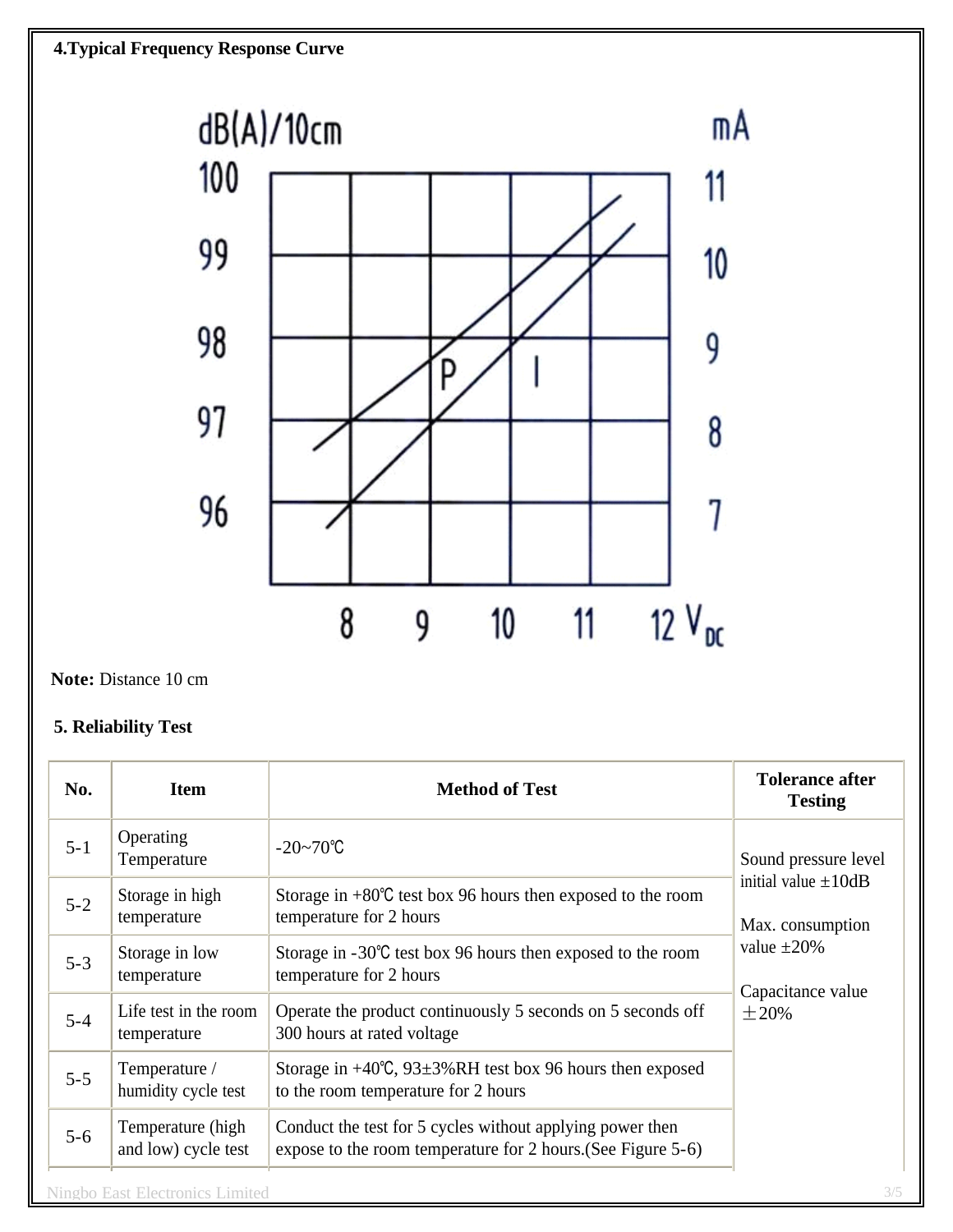| $5 - 7$                | Vibration test                    | Conduct the test for the directions of $X$ Y and Z for 0.5 hour<br>each (total 1.5 hours). To-and Fri sweep time (from 10 to 55Hz<br>and then 55 to 10) under single amplitude of 0.75mm is 3<br>minute, then expose to the room temperature for 2 hours |                                                                         |
|------------------------|-----------------------------------|----------------------------------------------------------------------------------------------------------------------------------------------------------------------------------------------------------------------------------------------------------|-------------------------------------------------------------------------|
| $5 - 8$                | Drop test                         | Drop a product naturally from the height of 700mm onto the<br>surface of 100mm thick wooden board. Two directions: upper<br>and side of the product are to be applied for this drop test once<br>respectively                                            |                                                                         |
| $5-9$                  | Soldering heat<br>resistance test | Dip the connecting pins in soldering at $260 \pm 5^{\circ}$ C for $10 \pm 1$<br>seconds                                                                                                                                                                  |                                                                         |
| $5 - 10$               | Test of soldering                 | Dip the connecting pins in soldering at $230 \pm 5^{\circ}$ for $3 \pm 0.5^{\circ}$<br>seconds                                                                                                                                                           | Solder shall be<br>attached around over<br>95% of the dipped<br>portion |
| ,,, <del>,,,</del> ,,, |                                   |                                                                                                                                                                                                                                                          |                                                                         |

**NOTE**: The pins are allowed to deform after drop test.